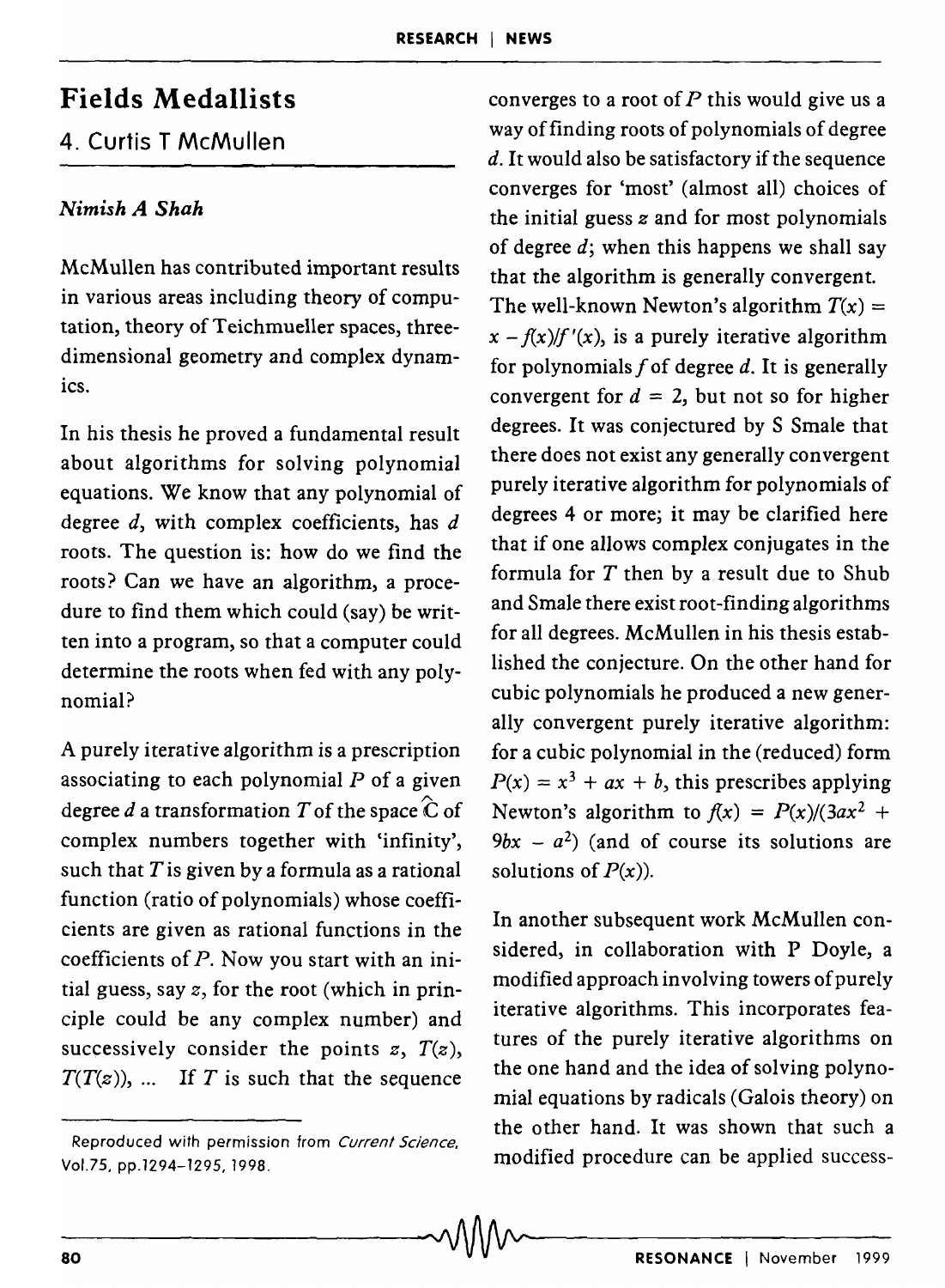## Note to the Student Reader

In this four-part article, you will find accounts of the work of the four Fields medallists of 1998. A characteristic feature of mathematics is that research level ideas are often quite difficult to describe in simple terms, owing to the many-runged nature of the concepts involved - abstractions built upon abstractions. Indeed, the words themselves are frequently a source of difficulty, as there are so many technical terms involved. Nevertheless it is necessary that students make at least an attempt to read expository articles which describe current research. This remark is of particular relevance to these articles, as the work described has been judged by the mathematical community to be of far-reaching importance. We urge you to make the effort, and to read the articles in their entirety. In each case, the first one-third or so of the article gives an overview of the topic and highlights the main problems of interest, while the remainder of the article is much more technical and specific. Therefore, if you find yourself in difficulties over the pieces, do not get discouraged!

*Editors* 

fully for polynomials of degree up to 5; it turns out that beyond degree 5 even the tower procedure cannot work.

While the above-mentioned results constitute a major contribution in the theory of computation, the main theme of the work is complex dynamics. Each *T* as above is a 'dynamical system'  $(T$  prescribes the next step from each point which we can iterate) and one can consider its attracting periodic cycles (periodic orbits whose points 'attract' nearby points under  $p$ -fold application of the transformation, *p* being the period of the orbit). Further, the transformations *T* as above form a family parametrized by polynomials of degree  $d$ . In general one considers families of rational maps of  $\hat{C}$  parametrized by algebraic varieties. Such a family is said to be 'stable' if there is a uniform bound on the McMullen also applied complex dynamics in periods of attracting periodic cycles. The the study of 3-dimensional manifolds, namely family associated to a generally convergent 3-dimensional analogues of surfaces. Thanks purely iterative algorithm is stable, since if to a classification due to Poincaré all surfaces

an attracting periodic cycle has more than one point the iterative sequence  $z, T(z)$ , ... will keep shuttling between neighbourhoods of different periodic points, and hence will not converge. McMullen classified stable algebraic families of rational maps, drawing upon the work of Mane, Sad and Sullivan on stable families of rational maps and Thurston's work on the so-called critically finite branched coverings of the two-dimensional sphere. From the classification he deduced that for  $d \geq 4$  none of the families correspond to a generally convergent purely iterative algorithm, thus proving Smale's conjecture as above. In another related work McMullen also clarified why root-finding algorithms fail to exist in degrees greater than 3, from a topological viewpoint.

(in an abstract sense) can be realized as joins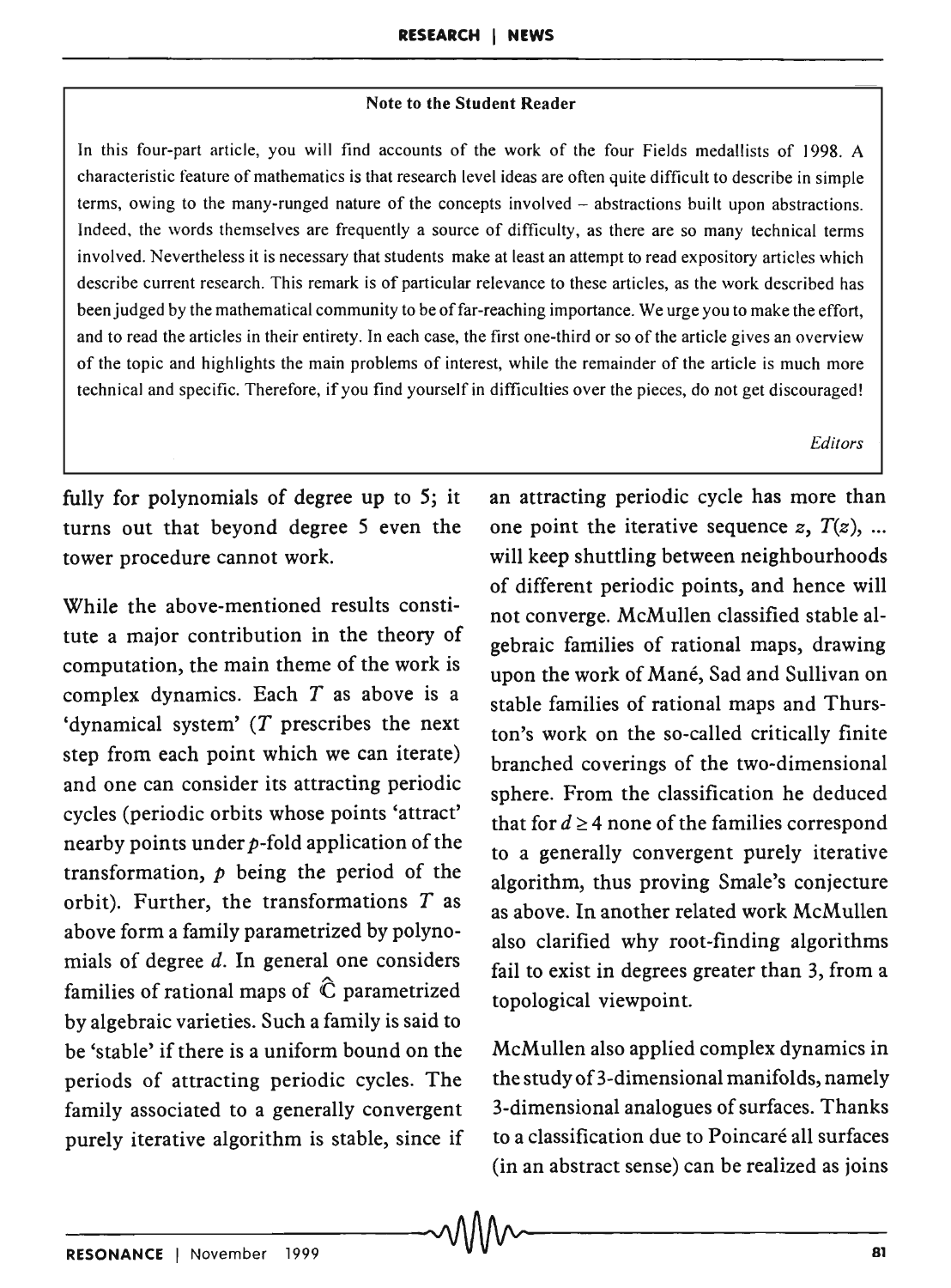geometric classification of all 3-dimensional manifolds in an analogous manner was undertaken by W Thurston. He developed a beautiful and intricate theory of 3-manifolds: for a wide class of 3-manifolds which can be built up by gluing finitely many 3-balls along their boundaries in a certain way, known as Haken manifolds, Thurston showed that they can be decomposed into pieces each of which supports one of the eight well-known geometries in dimension 3. The result, known as Thurston's uniformization theorem, is fundamental to contemporary 3-dimensional geometry; however many parts of his theory were not available in final published form and were understood only by experts, in a piecemeal fashion. McMullen has made major contributions to the theory both in terms of giving more palatable proofs for various important results and proving new results about the structure of the manifolds, under various conditions. He proved a conjecture of I Kra that the norm of the so-called Poincaré  $\Theta$ -operator is strictly less than 1. He also applied the methods of this work to give an analytic proof of Thurston's theorem that any 'atoroidal' Haken manifold is homeomorphic to a hyperbolic manifold, that is, a complete Riemannian manifold with constant curvature -1.

On a closed surface  $S$  with at least two handles there exist many 'different' (conformally inequivalent) complex structures and the totality of such structures forms a complex manifold, known as the Teichmueller space of S. L Bers introduced a way of associating

to each pair of complex structures on  $S$ , a discrete faithful representation of the fundamental group of  $S$  into the group of Moebius transformations. Fixing a complex structure as a reference point one obtains from this an embedding of the Teichmueller space, known as Bers' slice, into the space of conjugacy classes of such representations. One of the aims in the theory is to understand the boundary of Bers' slice. McMullen developed powerful techniques for studying the boundary, and proved a conjecture of Bers that the Bers' boundary contains a dense set of 'cusps'; by definition a cusp is a representation which associates to some (hyperbolic) element of the fundamental group a 'parabolic' Moebius transformation.

Unlike in the case of 2-dimensional hyperbolic manifolds, in dimension 3, the celebrated Mostow rigidity theorem says that two compact (or finite volume) hyperbolic 3 manifolds are isometric whenever they are homeomorphic. McMullen generalized this phenomenon by proving a 'geometric inflexibility' or 'asymptotic isometry' theorem for hyperbolic 3-manifolds of infinite volume. This result leads to a simpler approach to Thurston's theorem that if  $S$  is a closed surface,  $\phi$  a diffeomorphism of S, and M a 3manifold obtained by identifying the boundaries of  $S \times [0, 1]$  via  $\phi$  then M is homeomorphic to a hyperbolic manifold provided  $\phi$  is a 'pseudo-Anosov' diffeomorphism.

McMullen has also contributed important ideas and deeper insights into renormalization techniques for the study of families of